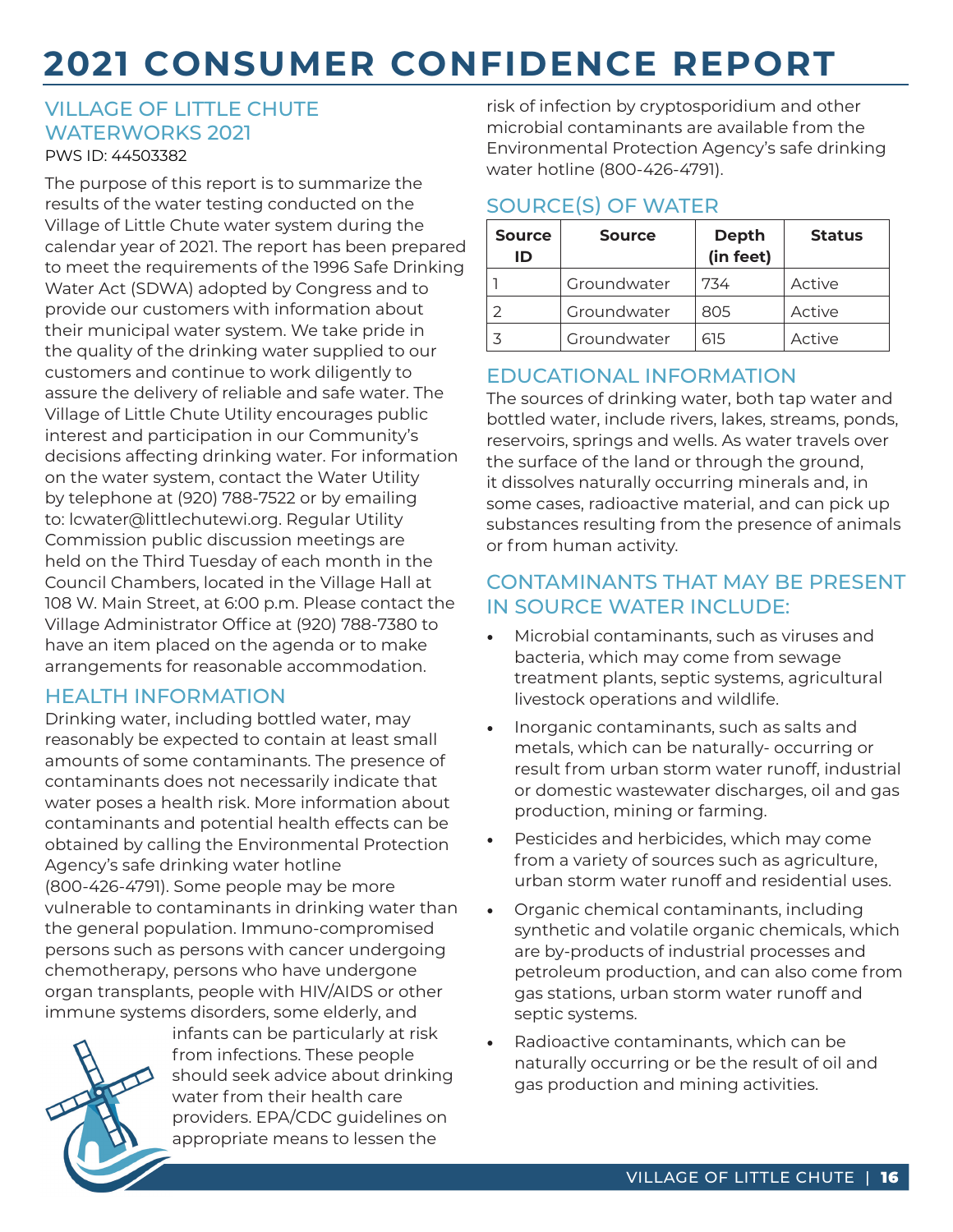# **2021 CONSUMER CONFIDENCE REPORT**

In order to ensure that tap water is safe to drink, EPA prescribes regulations that limit the amount of certain contaminants in water provided by public water systems. FDA regulations establish limits for contaminants in bottled water, which shall provide the same protection for public health.

### DETECTED CONTAMINANTS

Your water was tested for many contaminants last year. We are allowed to monitor for some contaminants less frequently than once a year. The following tables list only those contaminants which were detected in your water. If a contaminant was detected last year, it will appear in the following tables without a sample date. If the contaminant was not monitored last year, but was detected within the last 5 years, it will appear in the tables below along with the sample date.

## HEALTH EFFECTS

**for any contaminants with MCL violations/Action Level Exceedances:**

#### **Contaminant Health Effects: Lead**

Infants and children who drink water containing lead in excess of the action level could experience delays in their physical or mental development. Children could show slight deficits in attention span and learning abilities. Adults who drink

represent health standards.

this water over many years could develop kidney problems or high blood pressure.

#### **Additional Health Information**

If present, elevated levels of lead can cause serious health problems, especially for pregnant women and young children. Lead in drinking water is primarily from materials and components associated with service lines and home plumbing. Little Chute Waterworks is responsible for providing high quality drinking water, but cannot control the variety of materials used in plumbing components. When your water has been sitting for several hours, you can minimize the potential for lead exposure by flushing your tap for 30 seconds to 2 minutes before using water for drinking or cooking. If you are concerned about lead in your water, you may wish to have your water tested. Information on lead in drinking water, testing methods, and steps you can take to minimize exposure is available from the Safe Drinking Water Hotline or at www.epa.gov/safewater/lead.

The Village of Little Chute water system did not monitor for cryptosporidium or radon in 2021, State and Federal drinking water regulations did not require them to do so.

# **DEFINITIONS**

| Term        | <b>Definition</b>                                                                                                                                                                                    |
|-------------|------------------------------------------------------------------------------------------------------------------------------------------------------------------------------------------------------|
| AL          | Action Level: The concentration of a contaminant which, if exceeded, triggers treatment or<br>other requirements which a water system must follow.                                                   |
| <b>HAL</b>  | Health Advisory Level: The concentration of a contaminant which, if exceeded, poses a health<br>risk and may require a system to post a public notice.                                               |
| MCL         | Maximum Contaminant Level: The highest level of a contaminant that is allowed in drinking<br>water. MCLs are set as close to the MCLGs as feasible using the best available treatment<br>technology. |
| MCLG        | Maximum Contaminant Level Goal: The level of a contaminant in drinking water below which<br>there is no known or expected risk to health. MCLGs allow for a margin of safety.                        |
| pCi/I       | Picocuries per liter (a measure of radioactivity)                                                                                                                                                    |
| ppm         | Parts per million, or milligrams per liter (mg/l)                                                                                                                                                    |
| ppb         | Parts per billion, or micrograms per liter (ug/l)                                                                                                                                                    |
| <b>SMCL</b> | Secondary drinking water standards or Secondary Maximum Contaminant Levels for<br>contaminants that affect taste, odor, or appearance of the drinking water. The SMCLs do not                        |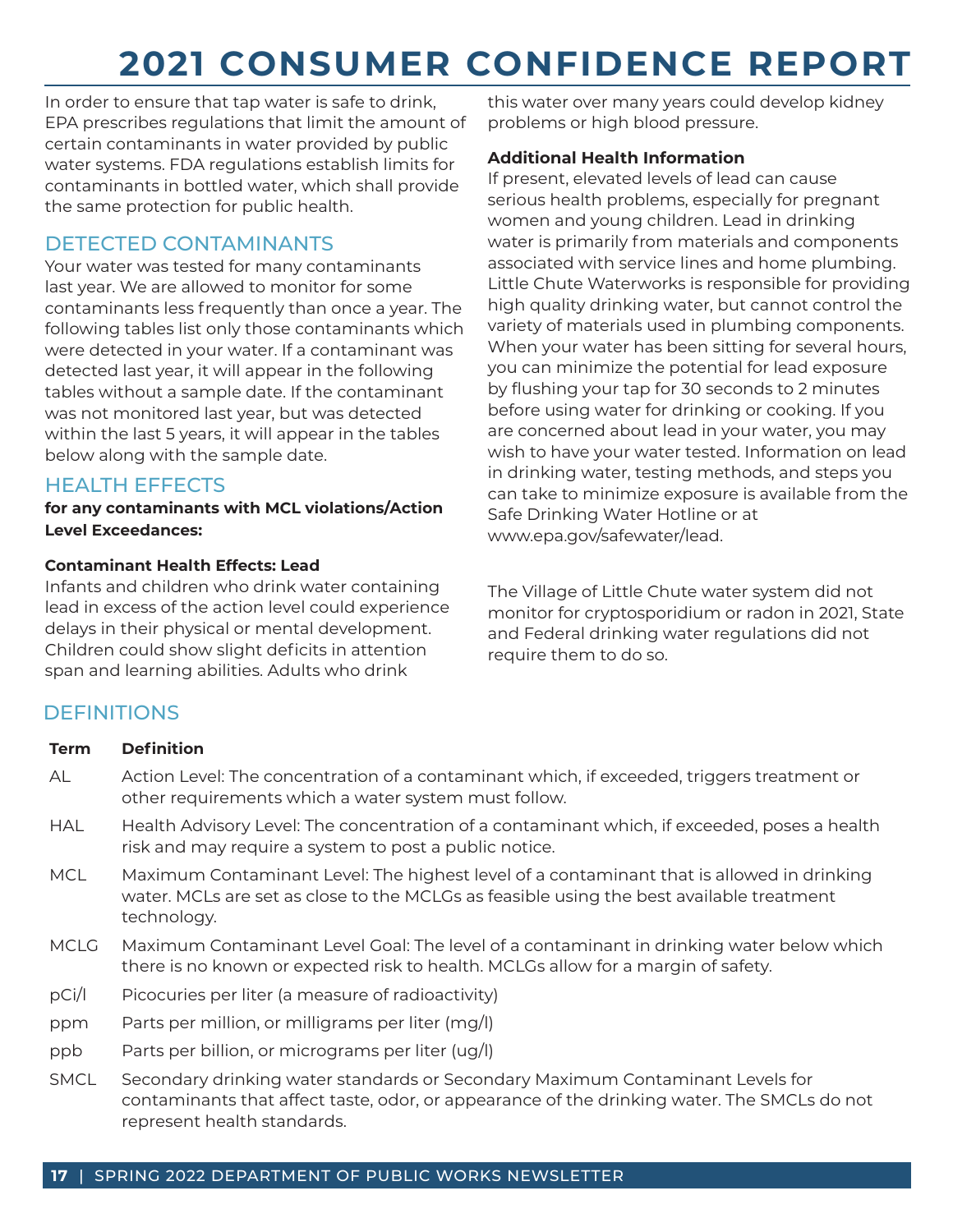## REGULATED SUBSTANCE

| <b>Contaminant</b><br>(units)              | <b>MCL</b>     | <b>MCLG</b>    | Level<br><b>Found</b> | Range              | Year<br><b>Sampled</b> | <b>Violation</b> | <b>Typical Source of</b><br><b>Contaminant</b>                                                                                                         |
|--------------------------------------------|----------------|----------------|-----------------------|--------------------|------------------------|------------------|--------------------------------------------------------------------------------------------------------------------------------------------------------|
| HAA5 (ppb)                                 | 60             | 60             |                       |                    | 2021                   | <b>NO</b>        | By-product of drinking water<br>chlorination                                                                                                           |
| TTHM (ppb)                                 | 80             | $\circ$        | 7.3                   | 7.3                | 2021                   | <b>NO</b>        | By-product of drinking water<br>chlorination                                                                                                           |
| HAA5 (ppb)                                 | 60             | 60             |                       | 1                  | 2021                   | <b>NO</b>        | By-product of drinking water<br>chlorination                                                                                                           |
| TTHM (ppb)                                 | 80             | $\circ$        | 6.5                   | 6.5                | 2021                   | <b>NO</b>        | By-product of drinking water<br>chlorination                                                                                                           |
| HAA5 (ppb)                                 | 60             | 60             | ı                     | ı                  | 2021                   | <b>NO</b>        | By-product of drinking water<br>chlorination                                                                                                           |
| ARSENIC (ppb)                              | 10             | n/a            | 1                     | $O - 1$            | 2021                   | <b>NO</b>        | Erosion of natural deposits;<br>Runoff from orchards; Runoff<br>from glass and electronics<br>production wastes                                        |
| BARIUM (ppm)                               | $\overline{2}$ | $\overline{2}$ | 0.003                 | $0.002 -$<br>0.003 | 2020                   | <b>NO</b>        | Discharge of drilling wastes;<br>Discharge from metal<br>refineries; Erosion of natural<br>deposits                                                    |
| FLUORIDE (ppm)                             | 4              | $\overline{4}$ | 2.0                   | $1.5 - 2.0$        | 2020                   | <b>NO</b>        | Erosion of natural deposits;<br>Water additive which promotes<br>strong teeth; Discharge from<br>fertilizer and aluminum<br>factories                  |
| NICKEL (ppb)                               | 100            |                | 1.4000                | $0.0 - 1.4$        | 2020                   | <b>NO</b>        | Nickel occurs naturally in soils,<br>ground water and surface<br>waters and is often used in<br>electroplating, stainless steel<br>and alloy products. |
| SODIUM (ppm)                               | n/a            | n/a            | 270.00                | 140-270            | 2020                   | <b>NO</b>        | n/a                                                                                                                                                    |
| <b>GROSS ALPHA,</b><br>EXCL. R & U (pCi/l) | 15             | 0              | 4.3                   | $1.2 - 4.3$        | 2020                   | <b>NO</b>        | Erosion of natural deposits                                                                                                                            |
| RADIUM, (226 +<br>228) (pCi/l)             | 5              | $\circ$        | 2.1                   | $0.8 - 2.1$        | 2020                   | <b>NO</b>        | Erosion of natural deposits                                                                                                                            |
| <b>GROSS ALPHA,</b><br>INCL. $R \& U(n/a)$ | n/a            | n/a            | 4.4                   | $0.0 - 4.4$        | 2020                   | <b>NO</b>        | Erosion of natural deposits                                                                                                                            |
|                                            |                |                |                       |                    |                        |                  |                                                                                                                                                        |

| <b>Contaminant</b><br>(units) | <b>Action</b><br>Level | <b>MCLG</b> | 90th<br><b>Percentile</b><br>Level | # of Results<br>Above<br><b>Action</b><br>Level | Year<br><b>Sampled</b> | <b>Violation</b> | <b>Typical Source of</b><br><b>Contaminant</b>                                                                  |
|-------------------------------|------------------------|-------------|------------------------------------|-------------------------------------------------|------------------------|------------------|-----------------------------------------------------------------------------------------------------------------|
| Copper<br>(ppm)               | 1.3                    | 1.3         | .058                               | O                                               | 2020                   | <b>NO</b>        | Corrosion of household<br>plumbing systems; Erosion<br>of natural deposits; Leaching<br>from wood preservatives |
| Lead (ppb)                    | 15                     | 0           | 4.9                                |                                                 | 2020                   | <b>NO</b>        | Corrosion of household<br>plumbing systems; Erosion<br>of natural deposits                                      |